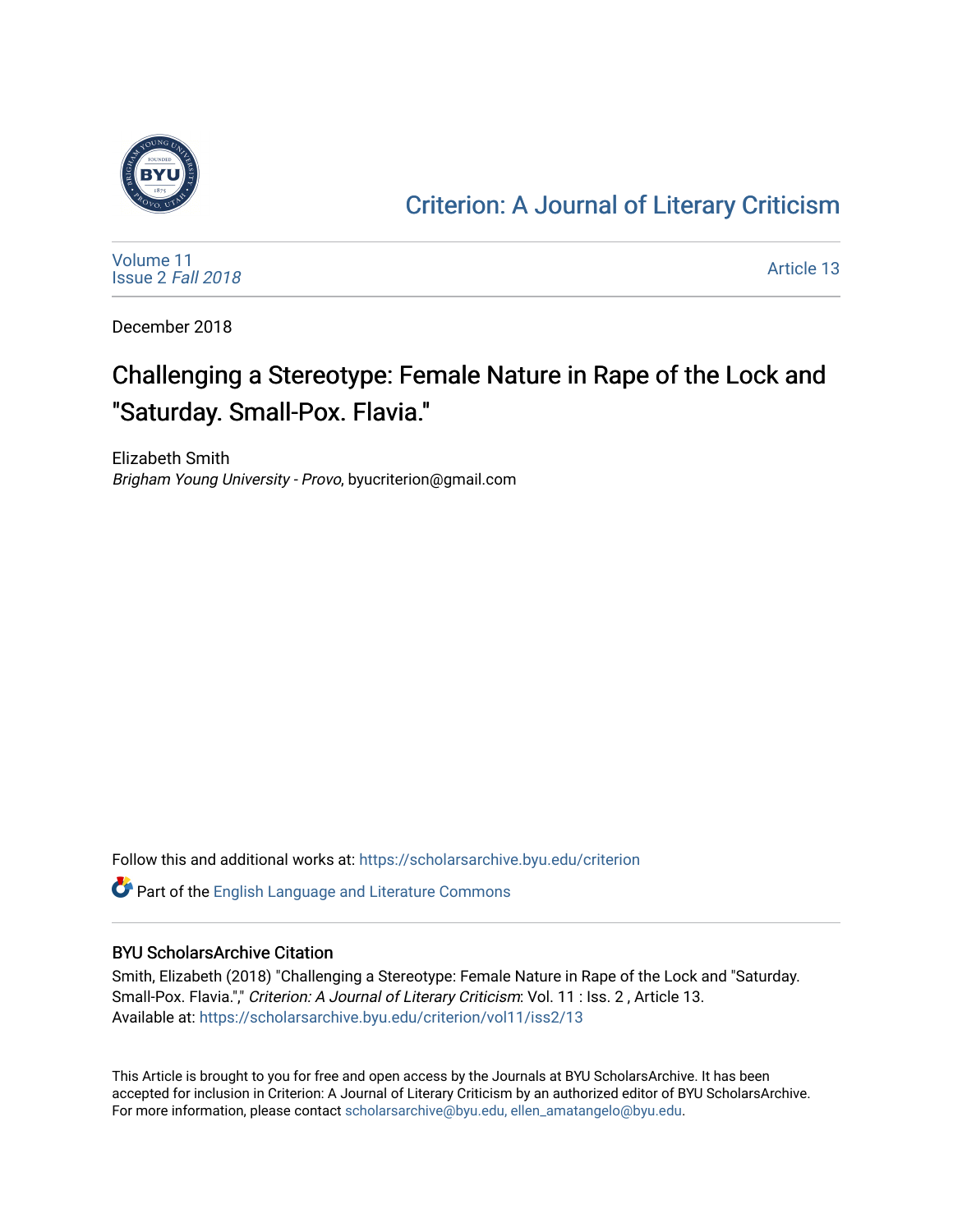# challenging a stereotype

*Female Nature in* Rape of the Lock *and "Saturday. Small-Pox. Flavia."*

 *Elizabeth Smith*

For England, the eighteenth century was a time of understanding and questioning gender and gender roles. Some scientific studies of the time considered male bodies to be constant and stable and female bodies to be less predictable (Harvey 194). Consequently, scholars believe that men were generally expected to act logically, while women tended to succumb to strong emotions and occasional mood swings (King 432). In tandem with these general notions were expectations concerning the roles of men and women: it appears that a traditional sign of a competent husband was his ability to create a stable financial situation for his family (Tosh 220), while a sign of a competent wife was domestic harmony and love within the family (Rogers 10). However, after the major political and economic changes of the seventeenth and early eighteenth centuries—such as the Civil War, Interregnum, Restoration, and rise of the bourgeois class the nation's identity was changing and, with it, some ideas concerning masculinity (Doody 61). For example, when Charles I represented England as king, he embraced polite behavior and the more feminine fashions and hairstyles of the French. When Oliver Cromwell came to lead the country, however, he advocated bluntness and the more masculine styles of English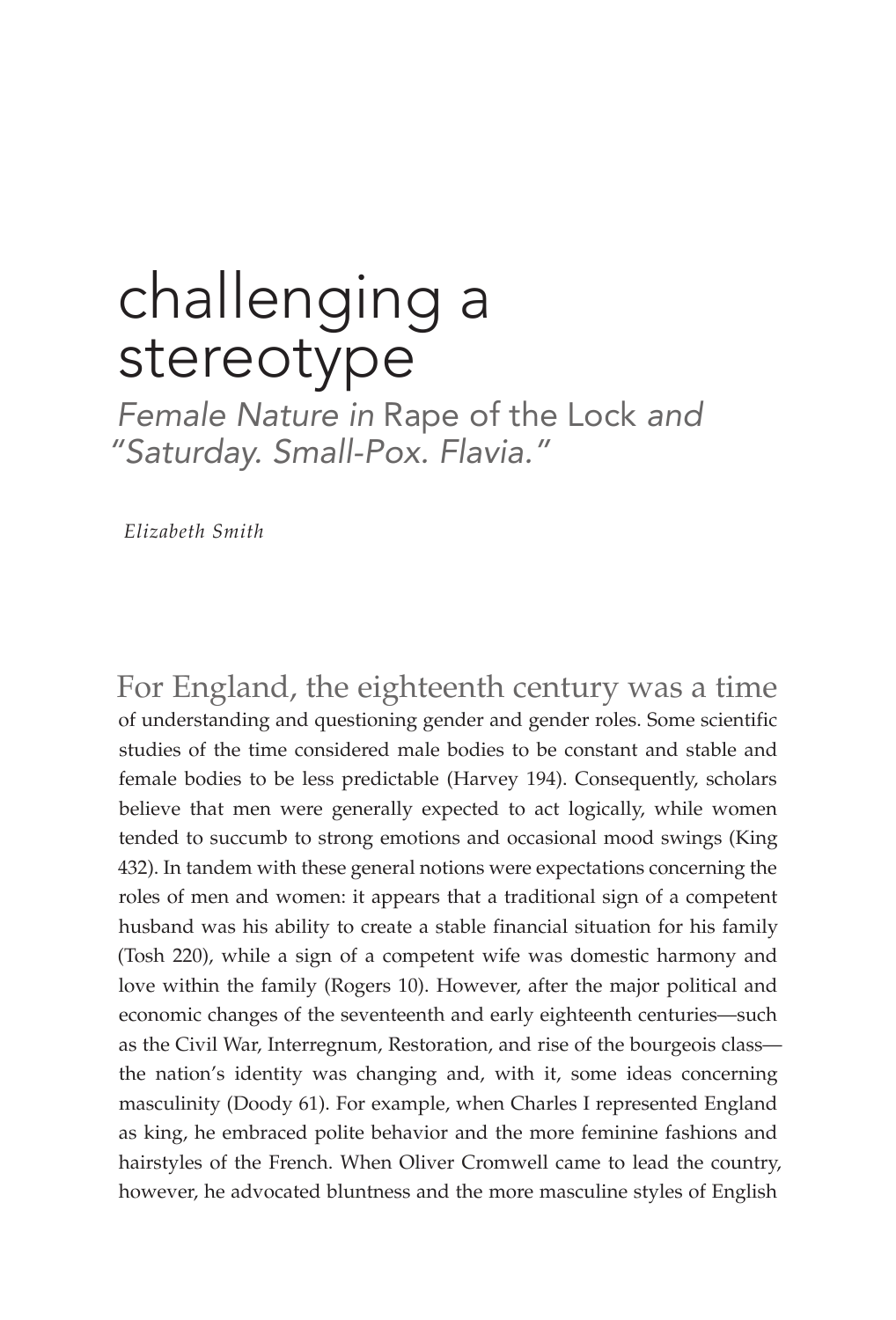countrymen (Doody 59). Margaret Doody further explains, "If the major political events that constitute the Civil War and the Interregnum involved complex senses of gender, gender roles, and displacements, it can be no wonder that the culture of the next two or three generations . . . was imbued with ideas of gender—and of gender as problematic" (61).

Unfortunately, before the eighteenth century, these ideas of "gender as problematic" were discussed in the literary conversations of a relatively small number of educated men (Thomas 120). But with the dramatic political changes mentioned earlier, pamphlets, journals, newspapers, and the like were created as a quick and economical way of spreading news and ideas (Backsheider 3). As these forms of media gained respectability, women had easier access to the circulating notions of gender and were able to publish their own ideas, thus joining in the literary discussion (Grant 111). With more voices and opinions circulating in literature—particularly poetry—the question of what appropriately defines gender and gender roles became open-ended, especially in regard to the nature of women (Backsheider 18). One assumption discussed in poetry was that women were prone to vanity and obsessions of their appearance (King 432). Lady Mary Wortley Montagu and Alexander Pope were two prominent poets who voiced their views of this notion toward eighteenth-century Englishwomen. Although some critics have considered Pope to be a mocking misogynist, I suggest that both poets seek to reveal the flaws of their society's view of female nature. Through the hyperbolic representation of vain women, Montagu's "Saturday. The Small-Pox. Flavia." blames society for constraining women to overvalue physical beauty, while Pope's *Rape of the Lock* suggests that women have control over their situations regardless of their appearance.

In "Saturday. The Small-Pox. Flavia." of Montagu's *Six Town Eclogues,*  Flavia's obsession with her reflection (both of the past and of the present) reveals that she places her self-worth in her physical appearance. The poem begins with Flavia, upset and disgusted with her reflection: "A glass revers'd in her right hand she bore, / For now she shun'd the face she sought before" (lines 3–4). She proceeds to mourn her past beauty, which she has lost because of her illness. Flavia says, "Where's my Complexion? where my radiant Bloom, / That promis'd happiness for Years to come?" Here, she claims that beauty was her main tool for obtaining a happy future, an underhanded reference to a happy marriage. Later Flavia adds, "Ah! faithless glass, my wonted bloom restore; / Alas! I rave, that bloom is now no more! / The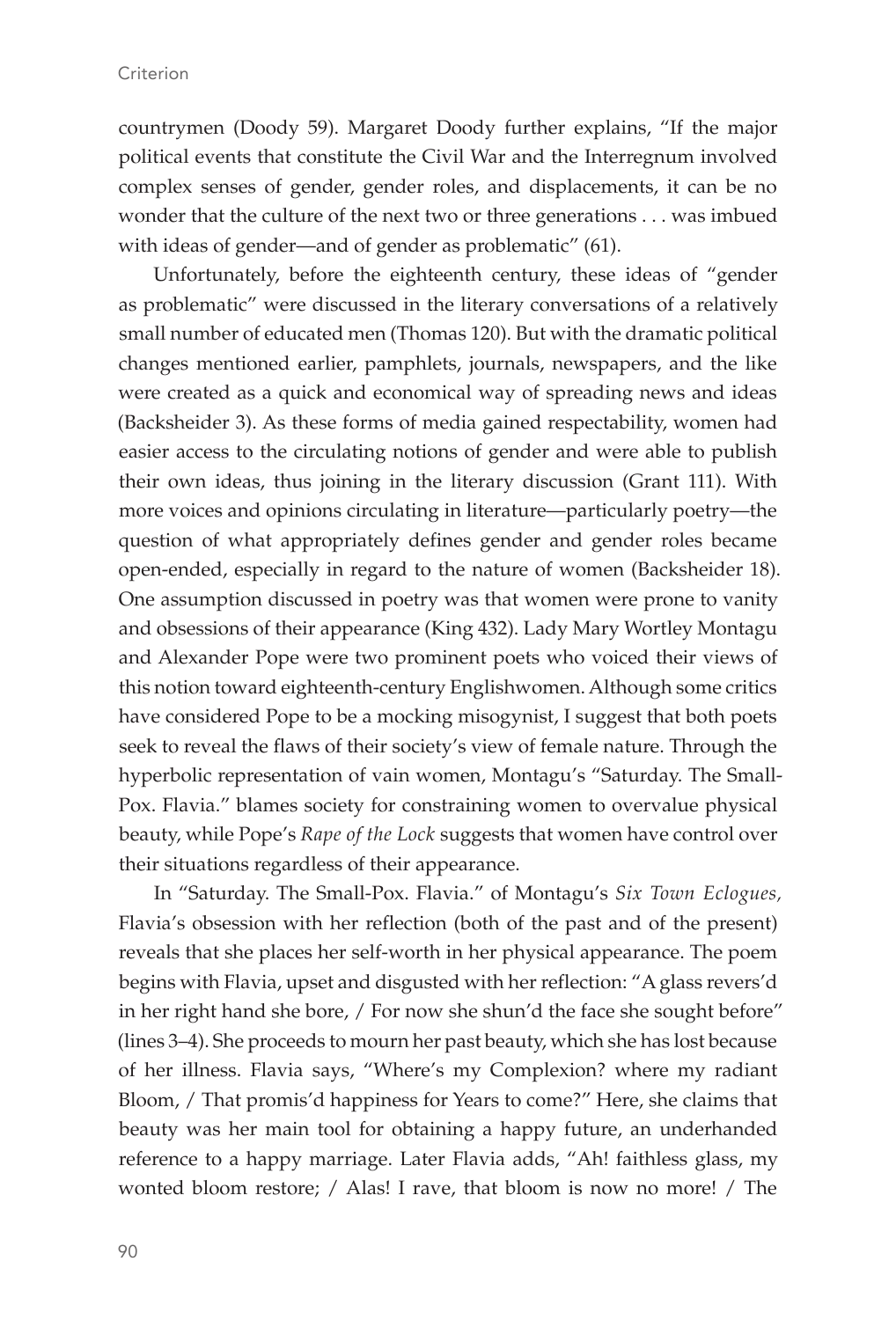greatest good the GODS on men bestow, / Ev'n youth itself, to me is useless now" (lines 13–16). In these lines, Flavia ironically claims that beauty is the greatest aspect of youth. As she curses the image in the mirror, she realizes she will never regain her beauty, an endeavor she has pursued with various doctors. She concludes that her youth is purposeless because her appearance is an overwhelming barrier to the happy future she had once anticipated. Her intense complaints of her changed appearance show that Flavia places her self-worth in the degree of beauty she possesses.

Through her past physical beauty, Flavia has gained popularity and power over others. Before contracting smallpox, Flavia is a society belle. Backsheider points out, "The speaker of this poem has reaped every advantage of the beautiful, accomplished woman" (103). One of these advantages is that suitors from various social standings and occupations pursue Flavia's attention through gifts, love poems, favors, and witty conversations. As they seek Flavia's favor, the men present themselves in ways they assume will impress her, ways that are often unnatural for them. For instance, the Soldier attempts to write her a poem; the Beau tries to engage in witty conversation; and the squire awkwardly "[dares] to speak with spirit not his own" (line 38). Obviously, the men are infatuated with Flavia and are willing to let her preferences influence their behavior. She gains so much influence over others, that Montagu hyperbolizes Flavia's power to be like the monarchy's: "Monarchs and beauties rule with equal sway; / All strive to serve, and glory to obey" (lines 85–86). Before Flavia contracts smallpox, she had an "empire" of admirers; however, unlike monarchs, who gain power through birth in a royal family and maintain it through good leadership, Flavia has gained her influence only through her looks.

Because Flavia loses the privileges she has previously enjoyed, the poem reveals that any popularity or power gained through physical beauty will only last as long as the beauty can maintain itself. "Saturday. The Small-Pox. Flavia." is the last eclogue in a series. Isobel Grundy explains, "The last eclogue in a series (like Pope's 'Winter') traditionally laments a death: the death here is that of Flavia's looks" (188). Consequently, the main focus of Flavia's lament is not only the loss of her beauty but also the privileges associated with that beauty. The last lines of five consecutive stanzas have this basic form: "Beauty is fled, and \_\_\_\_ is now no more!" The five losses put into these lines are "presents," "lovers," "dress," "empire," and "spirit" (lines 27, 40, 54, 64, 77, 83). From these samples, we see what Flavia thinks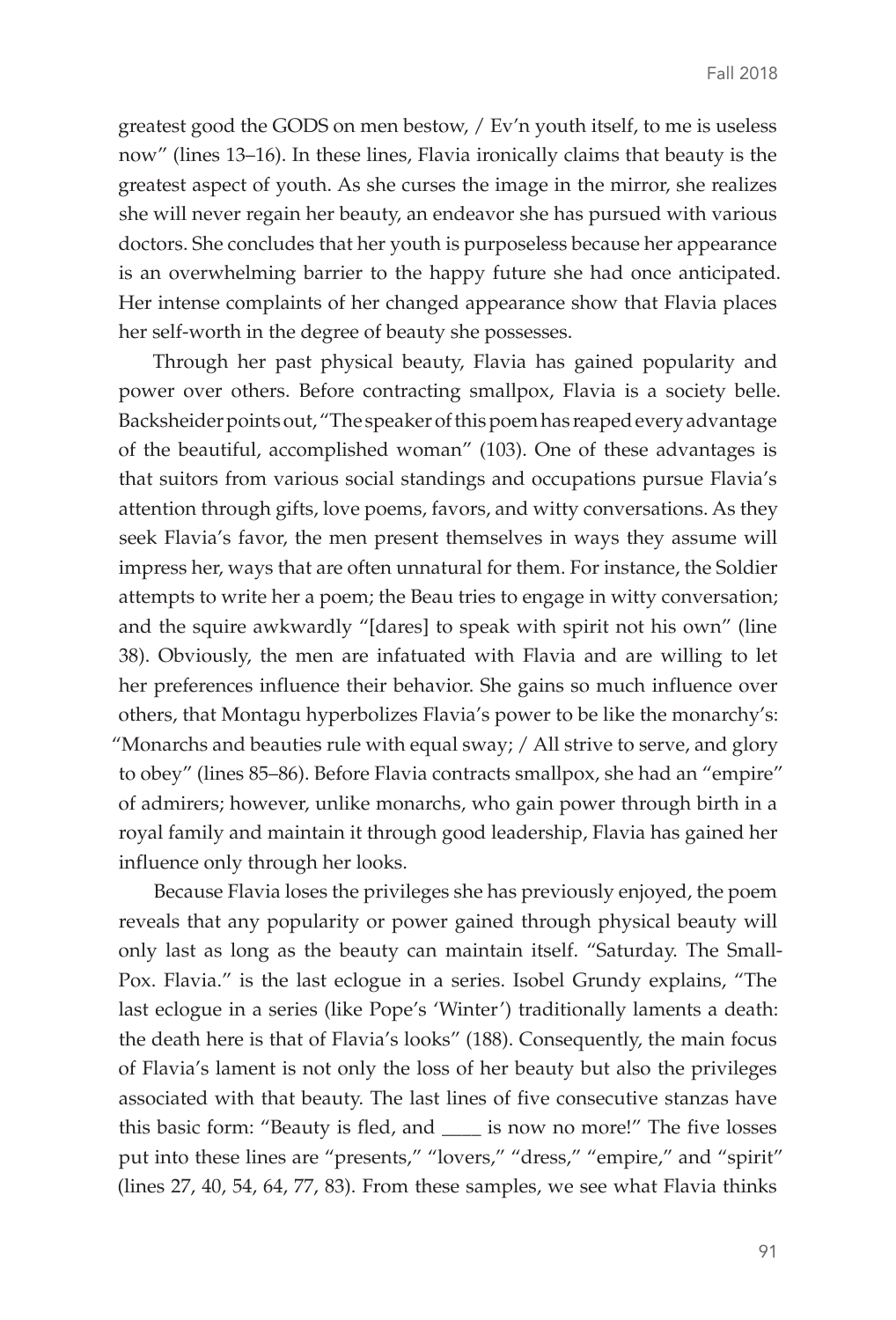is important or valuable. "Presents" and "lovers" are linked to popularity, while "empire," as noted earlier, refers to her influence over those that admired her. "Dress" is what once enhanced her natural beauty, giving her "spirit" or high self-esteem. Since the privileges mentioned above have faded along with her beauty, there is an important lesson that Flavia learns from her illness: her popularity and influence over others are "no more" because they have all been based on Flavia's short-lived beauty.

The reactions of Flavia's acquaintances reveal that society, not female nature, is the source of her mindset toward appearance. Because Flavia is an unmarried young woman, her priority is most likely to marry an eligible man and to prepare for motherhood (Rogers 7). But when she loses her beauty, her former suitors stop paying attention to her: "Fir'd by one wish, all did alike adore; / Now beauty's fled, and lovers are no more!" (lines 39–40). Since she can no longer attract eligible men, she is failing in her pursuit to marry and raise a family. Besides the men in her life, Flavia's female friends are content with her illness, because they are gaining more of her former suitors' attention than before. Like those who mock former monarchs, her supposed friends "mock the idol of their former vow" by visiting Flavia only to gloat that they are courting men who previously favored Flavia (line 88). Because Flavia's "false friends" have abandoned her, she is already socially isolated before she makes the over-the-top decision never be seen again: "There let me live in some deserted place, / There hide in shades this lost inglorious face. / Ye, operas, circles, I no more must view! / My toilette, patches, all the world adieu!" (lines 93–96). Concerning these lines, Isobel Grundy suggests that Montagu "invites the reader, by ending on toilette and patches, to register the narrowness of this world" (188). I suggest that this narrowness implied in the poem is an unforgiving belief that beauty is the only valuable female trait in Flavia's society. Perhaps this is why Flavia desperately seeks the help of three well-known doctors to restore her beauty: she cannot perceive another way to earn the admiration, popularity, and happy future she had before her illness because society has left her with no alternatives. Thus, through the narrow-mindedness of the friends and suitors, "Saturday. The Small-Pox. Flavia" reveals that society is what has pushed eighteenth-century women to value beauty above all else, becoming apparently self-centered and superficial.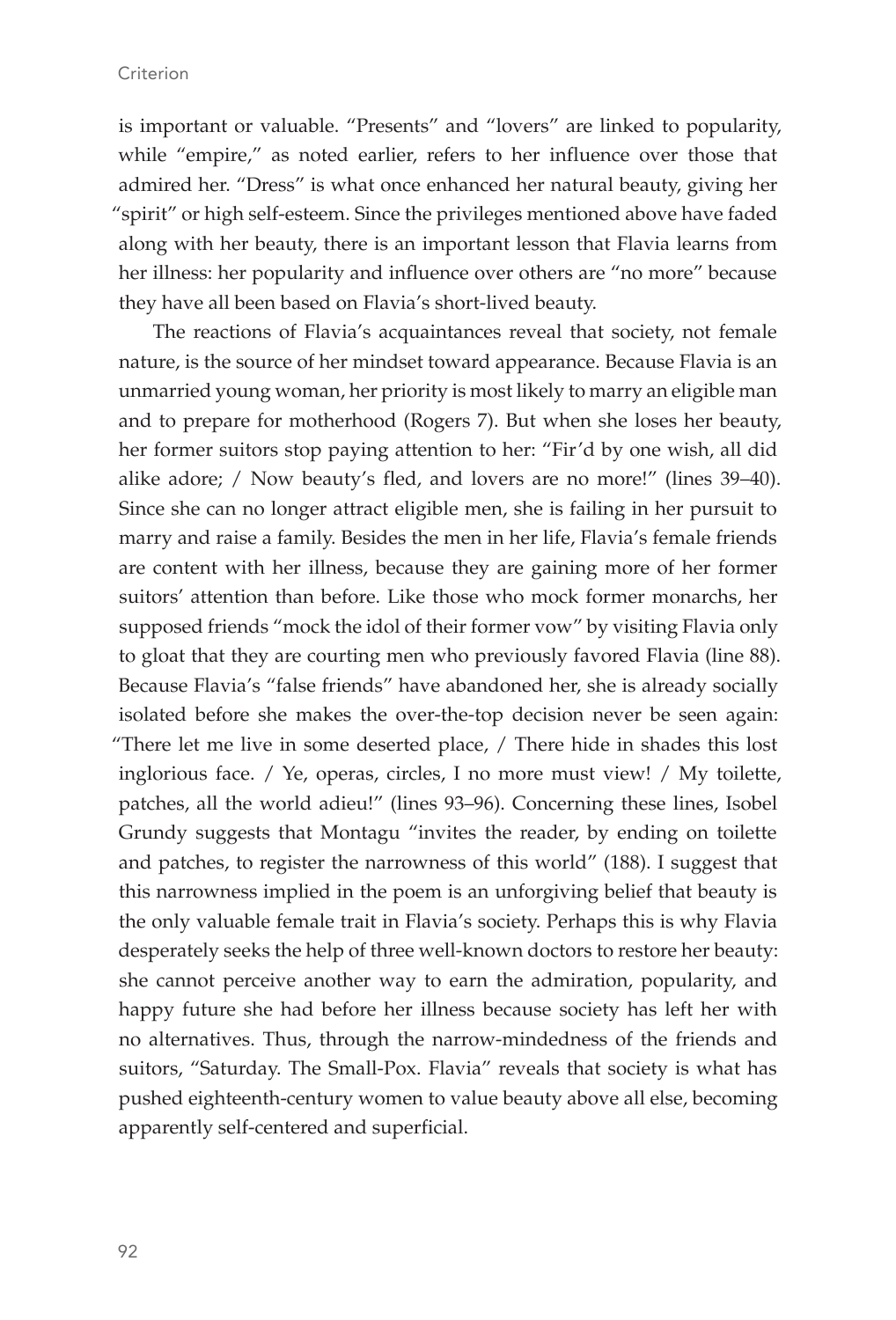In Pope's mock-epic *The Rape of the Lock*, Belinda also considers her beauty to be her most important and valuable trait. Pope describes her process of getting ready as if it were a sacred ritual:

> And now, unveil/d, the Toilet stands display'd, Each silver Vase in mystic order laid. First, rob'd in white, the nymph intent adores With head uncover'd, the cosmetic pow'rs. A heav'nly Image in the glass appears, To that she bends, to that her eyes she rears; Th'inferior Priestess, at her altar's side, Trembling, begins the sacred rites of Pride. (1.121–28)

Through the words "priestess," "sacred rites," "altar," "bends," and "rears," Pope has raised Belinda's toilette to resemble a religion in which she worships her own image. In fact, as she applies these "cosmetic pow'rs," Belinda's beauty is so enhanced that she becomes like a goddess. These "sacred rites" take a very long time to accomplish; it is only at the beginning of canto III that "the long labours of the Toilet cease" and Belinda is ready to be seen by potential suitors (3.24). This hyperbolic description of Belinda's preparation for Hampton Court parodies the traditional epic scene of a warrior arming himself for battle with his best armor (Brown 144). Like the ancient heroes, Belinda prepares herself for the figurative battle of courtship by arming herself with combs, pins, puffs, powders, and patches. The result: "Now awful Beauty puts on all its arms; / The fair each moment rises in her charms, / Repairs her smiles, awakens ev'ry grace, / And calls forth all the wonders of her face" (1.39–1.42). Clearly, Belinda spends much time, effort, and resources to enhance her appearance because she considers beauty to be a valuable tool in her pursuit of a husband.

With this valuable tool of beauty, Belinda gains so much influence that she can manipulate any man in her favor. As Valerie Rumbold points out, the power of sexual attraction is a central theme throughout *The Rape of the Lock* (162). This theme is most apparent at the beginning of canto II, where Pope describes Belinda's beauty as a powerful force over men. He writes, "Fair nymphs, and well-drest youths around her shone, / But ev'ry eye was fix'd on her alone. / On her white breast a sparkling Cross she wore, / Which Jews might kiss, and Infidels adore" (2.5–8). In this passage, Belinda's physical appearance gains everyone's attention and transcends religion itself. Those "Jews" and "Infidels" who do not agree with her gladly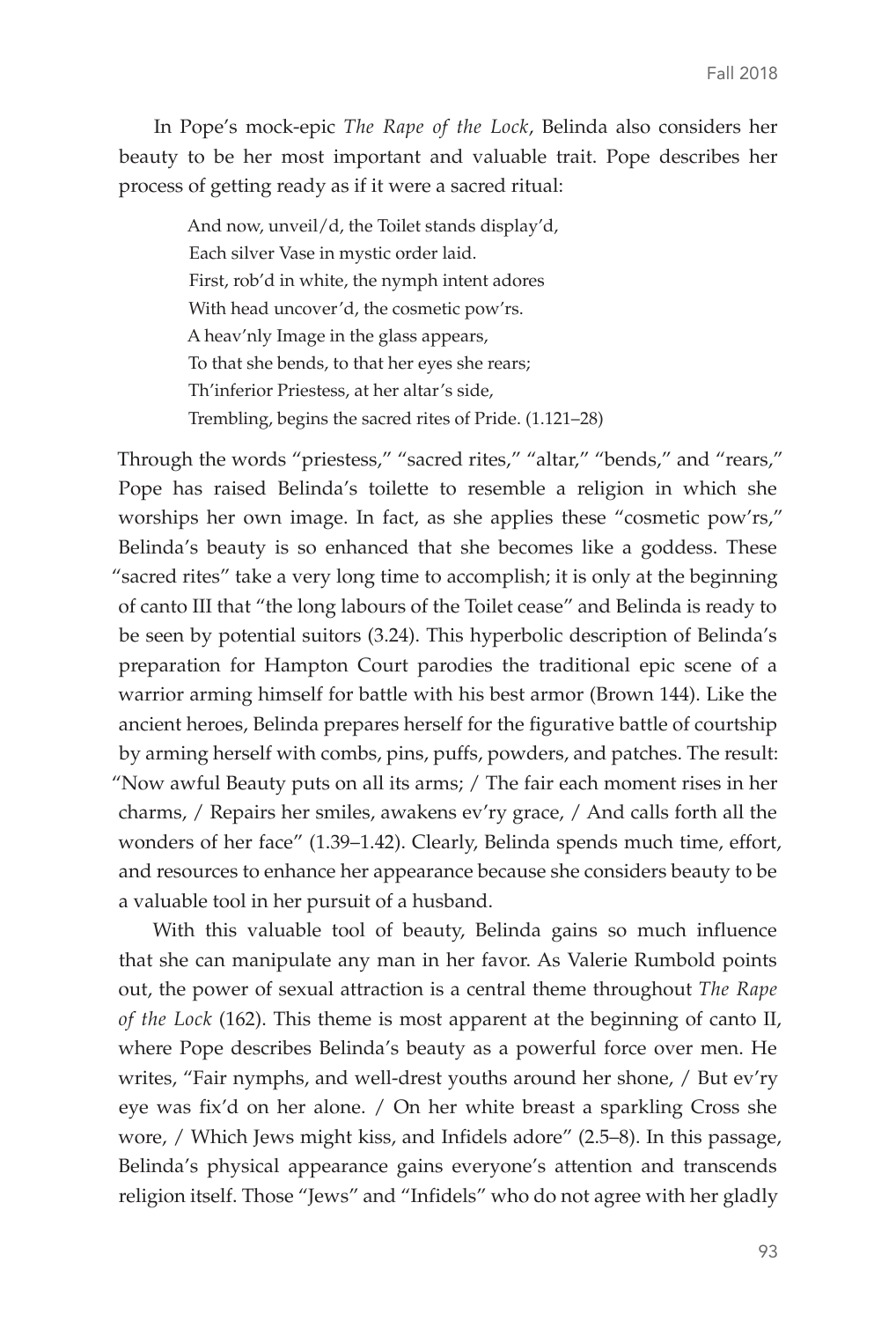surrender their beliefs for a time, so they may remain in her presence for as long as possible. Later, she proves to be so beautiful and graceful that she compensates for any "female errors" she may have, such as her extreme mood swings or supposedly unstable body (2.17–18). Of all her physical attributes, Belinda's two locks of hair give her the most beauty and, therefore, influence. These "shining ringlets" (2.22) are described as chains that have the potential to bring about "the destruction of mankind" (2.19): "Love in these labyrinths his slaves detains, / And mighty hearts are held in slender chains" (2.23–24). In essence, because of her beautiful yet deadly locks, Belinda's suitors willingly subject themselves to her wishes. Isobel Grundy explains that Belinda is "shallow, self-centered, frivolous, yet so beautiful that men are [her] willing slaves" (185). Consequently, Belinda's physical beauty—especially that of her locks—allows her to influence any suitor to act as she pleases.

While Belinda gains influence over her suitors, it appears that she is not in complete control herself; rather, her guardian sylphs greatly influence her actions and emotions. In Ariel's address to his fellow sylphs, the reader discovers that invisible supernatural creatures take part in many aspects of Belinda's world. Some guide the stars and planets; some counsel the government's leaders; others, like Ariel, "tend to the fair" (2.91). He also claims that the sylphs, not Belinda's maidservant, help Belinda the most in her daily toilette. Likewise, Ariel claims that the sylphs control the minds and hearts of women. He says, "They shift the moving Toyshop of their heart; . . . This erring mortals Levity may call, / Oh blind to truth! the Sylphs contrive it all" (1.100–104). The most obvious instance of this is when Umbriel travels to the "cave of Spleen" (4.16), where a "wayward Queen" (4.57) gives him a vial of Belinda's fears, sorrows, grief, and tears. While Umbriel is on his quest, Belinda is obviously upset but remains somewhat rational. When he returns, Umbriel breaks the vial, causing Belinda to throw a dramatic tantrum in Hampton Court. Because of their supernatural influence, it seems that the sylphs, like Umbriel, command Belinda's actions.

But this is not always the case: In fact, the sylphs' failure to control Belinda's heart satirizes the notion that women cannot control their own emotions. In Belinda's dream, Ariel warns her of what the future may bring.

> I saw, alas! some dread event impend, E're to the main this morning Sun descend. But heav'n reveals not what, or how, or where: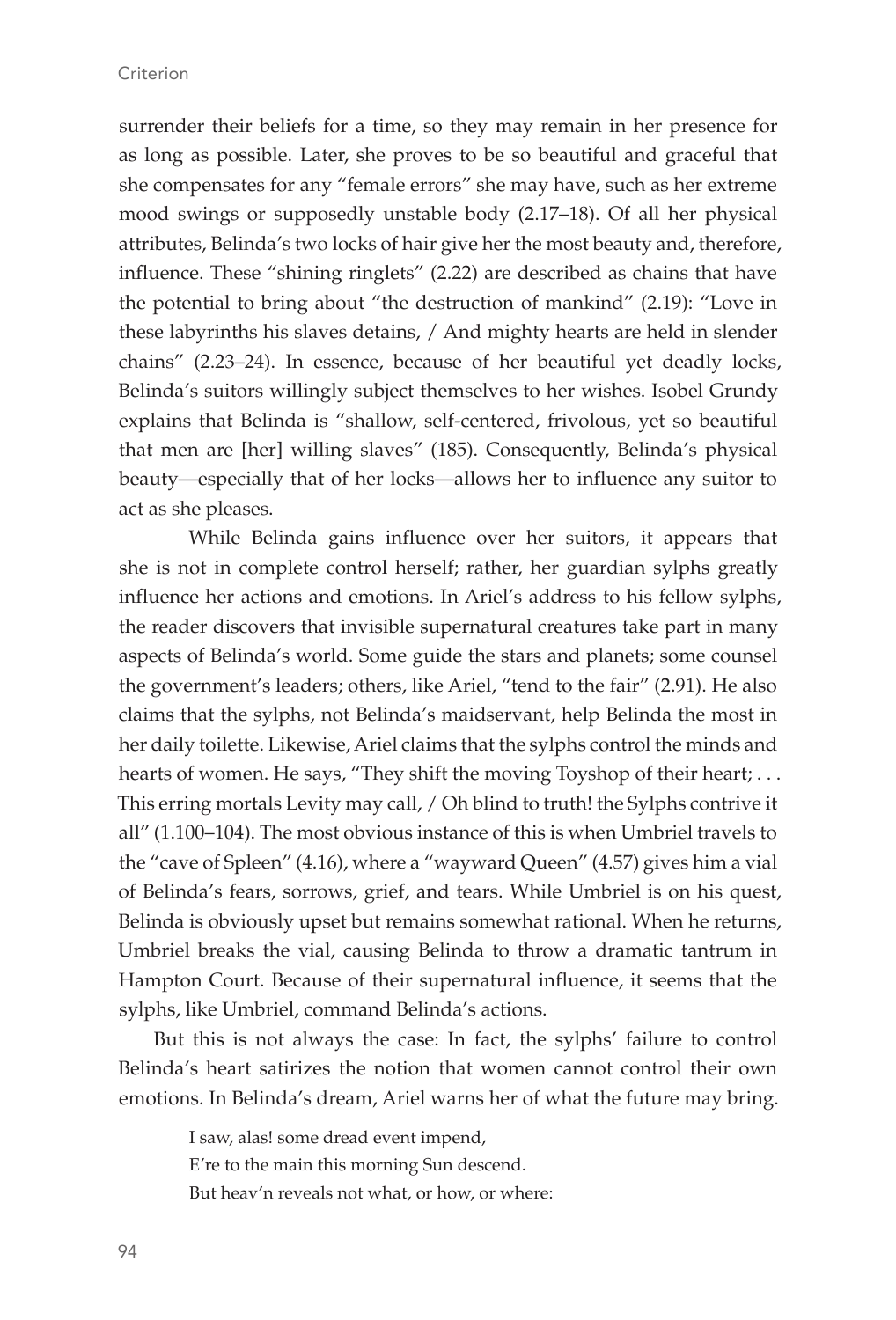Warn'd by thy Sylph, oh pious Maid beware! This to disclose is all thy guardian can. Beware of all, but most beware of man! (1.109–114)

Here, Ariel is not sure what will happen, but he knows a man will cause the misfortune. Since Belinda is a popular, beautiful young woman, it is safe to assume that the man will be sexually interested in her. However vivid her dream may have been, Belinda immediately forgets the warning to "beware of man" when she sees a love letter, possibly from the baron himself, addressed to her: "Thy eyes first open'd on a Billet-doux; / Wounds, Charms, and Ardors, were no sooner read, / But all the Vision vanished from thy head" (1.118–120). Even though she later regrets not heeding the warning, Belinda—not the sylphs—decides to read the letter and be infatuated by whoever wrote it. Since *Rape of the Lock* is a mock-epic, or a "comic [satire] using the motifs of ancient epic to reflect ironically on modern life" (Rumbold 157), it is likely that the influence of the sylphs parodies the intervention of gods and goddesses in the ancient epics. By creating this ridiculous connection between deities and these often-unsuccessful sylphs, Pope seems to mock the common eighteenth-century notion that women "threaten always to slide back into more rudimentary states of being— $\ldots$ madness, self-absorption, triviality, and emotionalism" (King 431).

After the baron seemingly violates Belinda by cutting one of her locks, the poem suggests that women seek admiration through "good sense" rather than through physical beauty. When Belinda loses her lock, she claims that despite her sacrifices of "ease, pleasure, virtue, all," her honor is tainted. Similarly, Sir Plume states that, like virginity after rape, the lock will never be restored now that it is lost. Belinda then proceeds to lament "[her] best, [her] fav'rite Curl" by wishing to have been born in "some lone isle or distant Northern land," where her locks would ironically have no purpose without any suitors to see them (4.148, 4.154). Clearly, Belinda's and Sir Plume's laments are nonsensical, as they mourn something that will soon grow back. Soon afterward, Clarissa (who supplied the baron with the scissors) gives a meaningful and logical warning. Rumbold suggests that while Clarissa may be resentful of the fact that Belinda monopolizes the male attention, Clarissa "[sets] forth a realistic alternative for Belinda's next move and for female life in general" (166). The following advice mirrors the subject I mention in the paragraph above, that women are in control of their own emotions.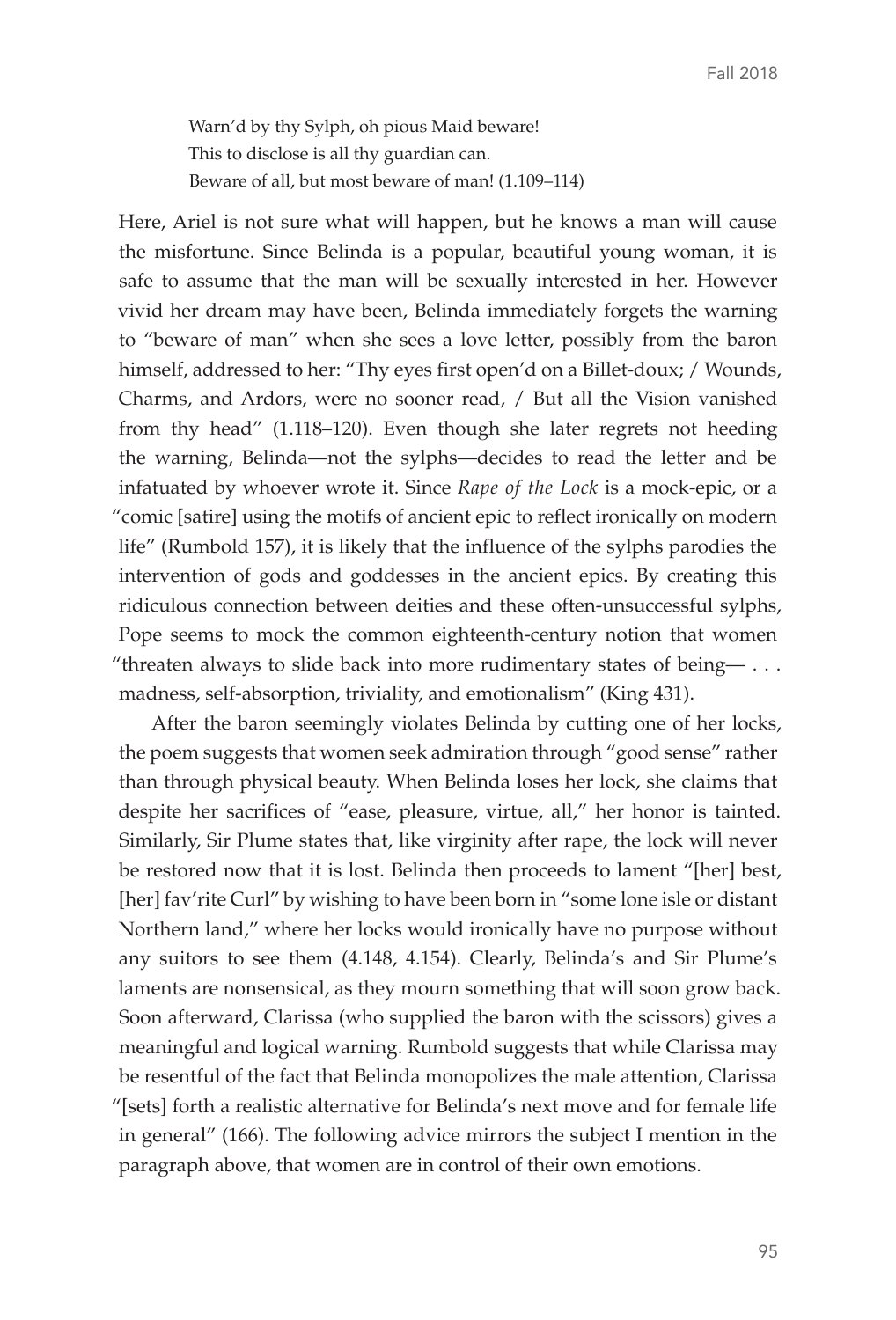But since, alas! frail beauty must decay, Curl'd or uncurl'd, since Locks will turn to grey, Since painted, or not painted, all shall fade, And she who scorns a man, must die a maid; What then remains, but well our pow'r to use, And keep good humour still whate'er we lose? And trust me, dear! good humour can prevail, When airs, and flights, and screams, and scolding fail. Beauties in vain their pretty eyes may roll; Charms strike the sight, but merit wins the soul. (5.25–34)

In this passage Clarissa recognizes that female beauty "strike[s] the sight" of men, gaining their attention and admiration. But she also recognizes that because beauty will not last forever, Belinda—like all women—will need to turn to other ways in order to maintain the admiration of men. Clarissa's only suggestion to Belinda is to have "good humour," or control of one's emotions, instead succumbing to airs, flights, screams, and scolding, no matter what the circumstance. Apparently, she thinks that if a woman loses her beauty but continues to act irrationally, no man will want to marry that woman. By putting "good humour" to the test, she suggests that men's affections will be more genuine because the woman has gained his "soul" through "merit." Thus, Clarissa's address urges Belinda and all eighteenthcentury women to earn admiration by controlling their emotions rather than flaunting physical beauty.

Unfortunately, after Clarissa has given her suggestions, no one in Hampton Court seems to agree with her, especially Belinda. Instead of calming her emotions and maintaining her composure, Belinda literally declares war on the baron. While some critics interpret the fight to be a battle of the sexes (Rumbold 164), I suggest the fight to be a battle of differing notions of female identity: The baron's side advocates the notion that "wits," a supposedly masculine quality, is the most valuable trait a woman can have. Belinda's side advocates the notion that beauty, a supposedly feminine quality, is a woman's most valuable trait. At one point in the battle, the two notions are put on the scale of the gods: "Now Jove suspends his golden scales in air, / Weighs the Men's wits against the Lady's hair; / The doubtful beam long nods from side to side; / At length the wits mount up, the hairs subside" (5.71–74). Apparently, Belinda wins. This victory, however, seems to reflect an opposite view than that in "Saturday. The Small-Pox. Flavia."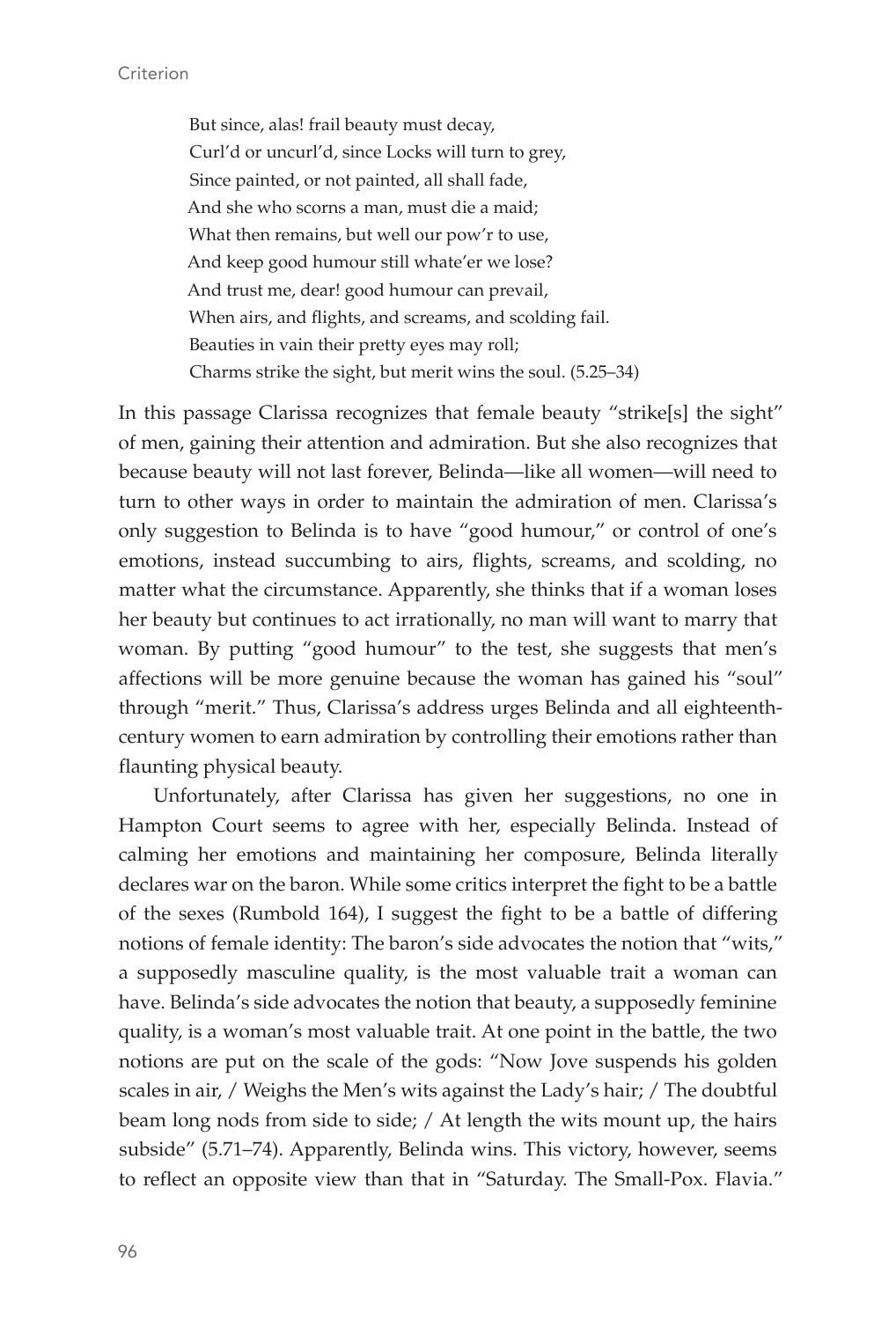about how England's eighteenth-century society comes to support one notion about gender over another. In the speech, Clarissa shows Belinda how to prove through actions that women are more than vain assemblages of looks that are emotionally out of control. Unfortunately, Belinda chooses to act violently, inappropriately releasing her anger. By doing so, Belinda shows that she, as a woman, considers the battle for the lock to be justifiable, since she considers her beauty to be her most valuable trait. By gaining Jove's approval and winning the battle, she perpetuates inaccurate assumptions toward female nature, therefore giving the rest of society viable evidence to support the prevailing notions.

*The Rape of the Lock* and "Saturday. Small-Pox. Flavia." debate the question, why are vanity and self-absorption a stereotype for eighteenthcentury women? The poems take this stereotype to the extreme, especially when revealing the extent that Flavia and Belinda value physical beauty. Both poems also agree that the general notion of women as superficial assemblages of looks is flawed and needs to be changed. However, the two suggest different ways by which this change should come about. In Montagu's poem, it seems that Flavia's opinion of herself has been completely constructed by the way her peers treat her before her illness and the way they reject her after she has recovered. In a sense, Flavia is forced to obsess over her physical appearance because that is all that her relationships with others, her suitors in particular, are based upon. Consequently, the poem critiques the way that the members of society view the role of physical appearance in relationships and suggests that they seek to value more lasting qualities in others. This top-down approach contrasts the suggestions in Pope's *Rape of the Lock*. Unlike Flavia, Belinda has been empowered with the ability to choose between valuing beauty or "good sense." When she reverts back to the same belief as Flavia's—that the only value worth fighting for is beauty she allows society to assume that women are vain and self-absorbed. With this point of view, Pope is not a mocking misogynist, but an advocate seeking to help women realize their ability to make or break society's assumptions about female nature.